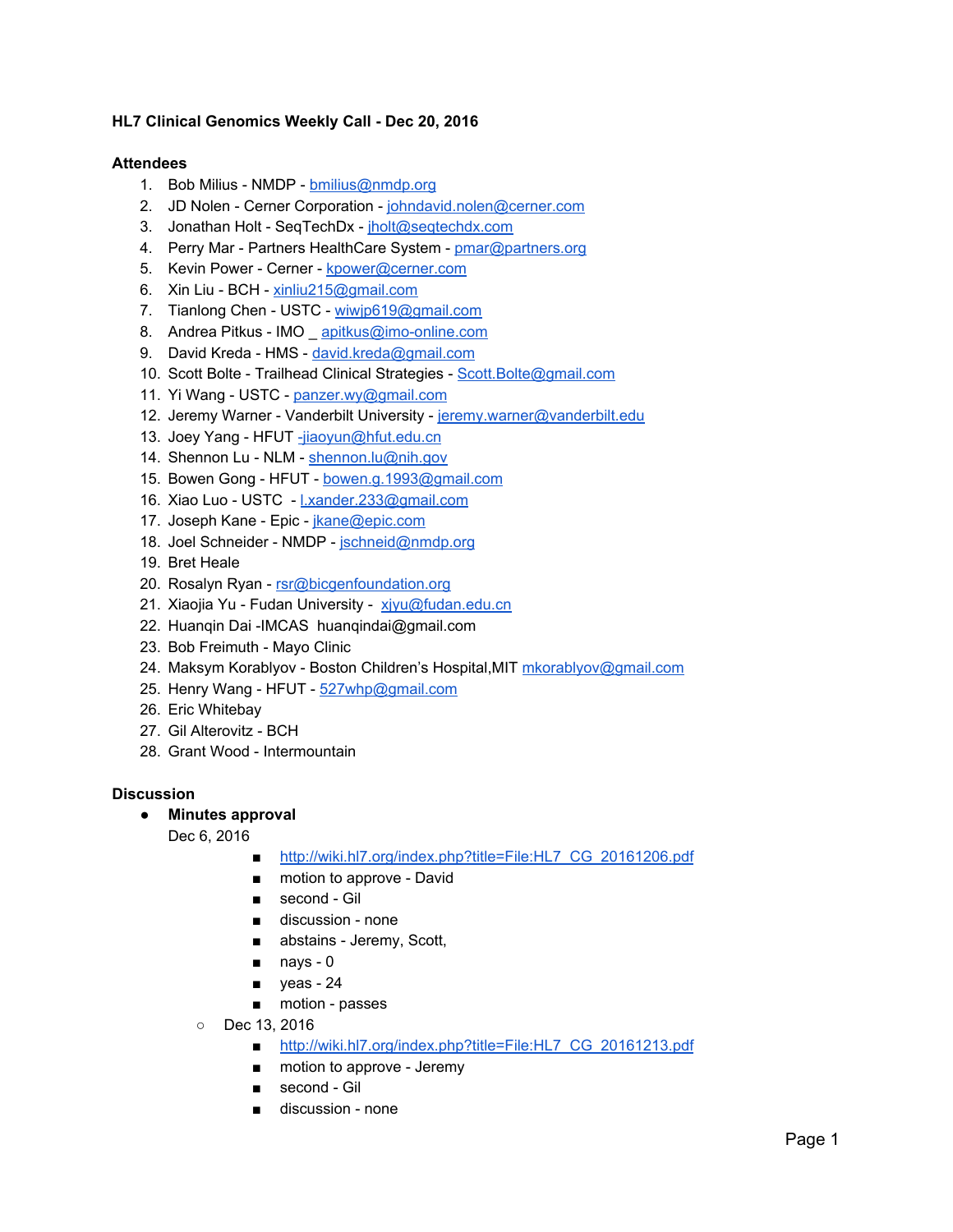- abstains Scott
- nays 0
- yeas 25
- motion motion passes

## **● Brief reports from external efforts (discussion only if needed)**

- GA4GH
	- ■
- National Academies
	- Next pilot call on 1/23/17
	- Members of DIGITiZe engaging with CSER around their Lynch Syndrome CDS project
	- Concept/need of a "biomarker" was discussed on last call. JD presenting further on next call
- Clingen/Clinvar ■

- GA4GH Variant Modeling Collaborative (VMC)
	- ■
- NHGRI

■

- **● Upcoming calls through next WGM in San Antonio**
	- Dec 20 Deadline for DAM poll results;
		- <https://goo.gl/forms/VGOODBev9IlZN3Yg2>
		- vote to accept FHIR subgroup recommendations; FHIR specification and FMM vote
	- Dec 27 cancel
	- Jan 3 V2/LRI block vote on subgroup recommendations (?)
	- Jan 10 -
- **Results of DAM vote** 
	- **○** <https://goo.gl/forms/VGOODBev9IlZN3Yg2>
	- on the way to being passed
	- Gil will send to Dave Hamill and/or Lynn to get process rolling
	- *○ NOTE: at end of meeting poll showed 2 abstain / 0 nay / 18 yea -> motion passes*
- **FHIR vote for accepting reconciliation recommendations of FHIR subgroup**
	- FHIR reconciliation spreadsheet
		- Short url -<http://bit.ly/2gaglig>
	- Long url -

[https://docs.google.com/spreadsheets/d/17fqbTWKrIvPysZXIhlhLX4proKpv95inFQGVNO5](https://docs.google.com/spreadsheets/d/17fqbTWKrIvPysZXIhlhLX4proKpv95inFQGVNO54axk/edit#gid=0) [4axk/edit#gid=0](https://docs.google.com/spreadsheets/d/17fqbTWKrIvPysZXIhlhLX4proKpv95inFQGVNO54axk/edit#gid=0)

- o from Dec 6, 2016 minutes
	- *■ FHIR Subgroup Meeting minutes:*
		- *● Short url - [http://bit.ly/2](http://bit.ly/2gvRSbq)*
		- *● [gvRSbq](http://bit.ly/2gvRSbq)*
		- *● Long url:*

*[https://docs.google.com/document/d/1FGCQRtxJKyHhnC1uB\\_t4sJZ9yX](https://docs.google.com/document/d/1FGCQRtxJKyHhnC1uB_t4sJZ9yXbLMGOqPXHPr5tSLLQ/edit?pref=2&pli=1#heading=h.ntntuef6iwzkDAM) [bLMGOqPXHPr5tSLLQ/edit?pref=2&pli=1#heading=h.ntntuef6iwzkDAM](https://docs.google.com/document/d/1FGCQRtxJKyHhnC1uB_t4sJZ9yXbLMGOqPXHPr5tSLLQ/edit?pref=2&pli=1#heading=h.ntntuef6iwzkDAM)*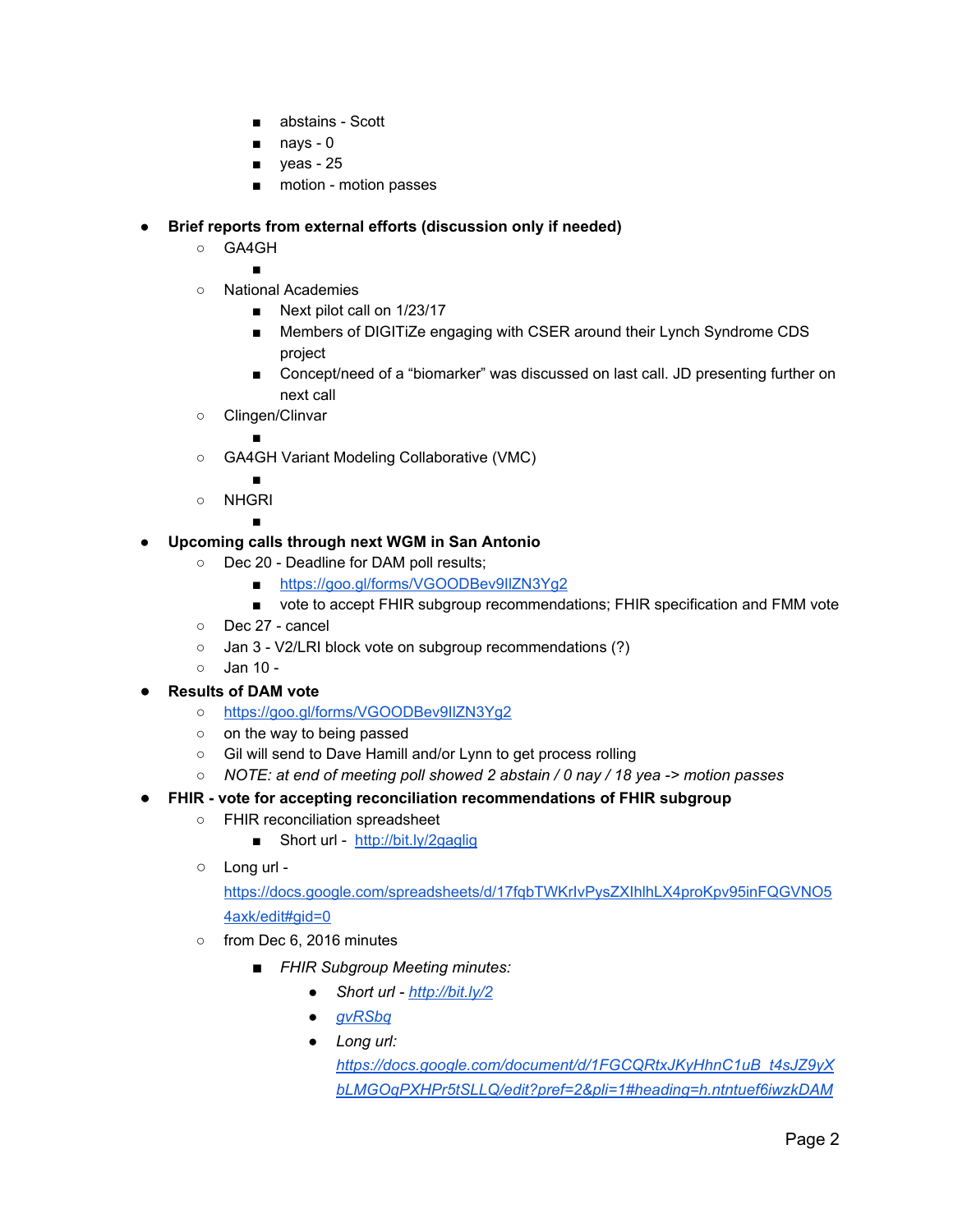- *● See<http://build.fhir.org/> for current build.*
- *● Motion by David Kreda, second by Clem*
	- *○ We (a) approve the reconciliation by the CGWG FHIR subgroup of the STU3 genomic profiles/resources (voted on Nov 17 to upload to gforge), which include 6 specifications in total;*
		- *■ (b) deem that reconciled specification to have achieved a Level 1 Maturity in terms of the FHIR Maturity Model. (b) to be submitted to subgroup:*
			- *● Submit current CG WG FHIR products with FMM as level 1*

*■*

- *○ discussion - 0*
- *○ abstains - Bob Freimuth, Scott Bolte*
- *○ nays - 0*
- *○ yeas - 25*
- *● Motion: Submit current CG WG FHIR products with FMM Level 1 for STU3 - by Gil, second by David*
	- *○ Discussion*
		- *■ Gil presented background*
		- *■ Can we skip levels?*
			- *● only if we meet all the criteria for previous methods*
			- *● jeremy recommends do each at a time during current build.*
		- *■ Andrea - do levels include workflow requirements (e.g., regulatory requirements?)*
		- *■ Jonathon - need more transparency; Argonaut either dead, or not transparent (also see chat comments)*
			- *● David - Argonaut not dead, agrees that it needs more transparency*
		- *■ Gil - we should have an ambassador for workflow?*
			- *● Volunteers?*
		- *■ Gil- we should have spreadsheet to record pilots and transmission of payloads?*
	- *○ Abstain - 0*
	- *○ Nay - 0*
	- *○ Yea - 27*
	- *○ motion passes*
- **● V2/LRI update**
	- Weekly V2 Lite sub-group meeting
	- Mondays, at 12:00-1:00PM ET